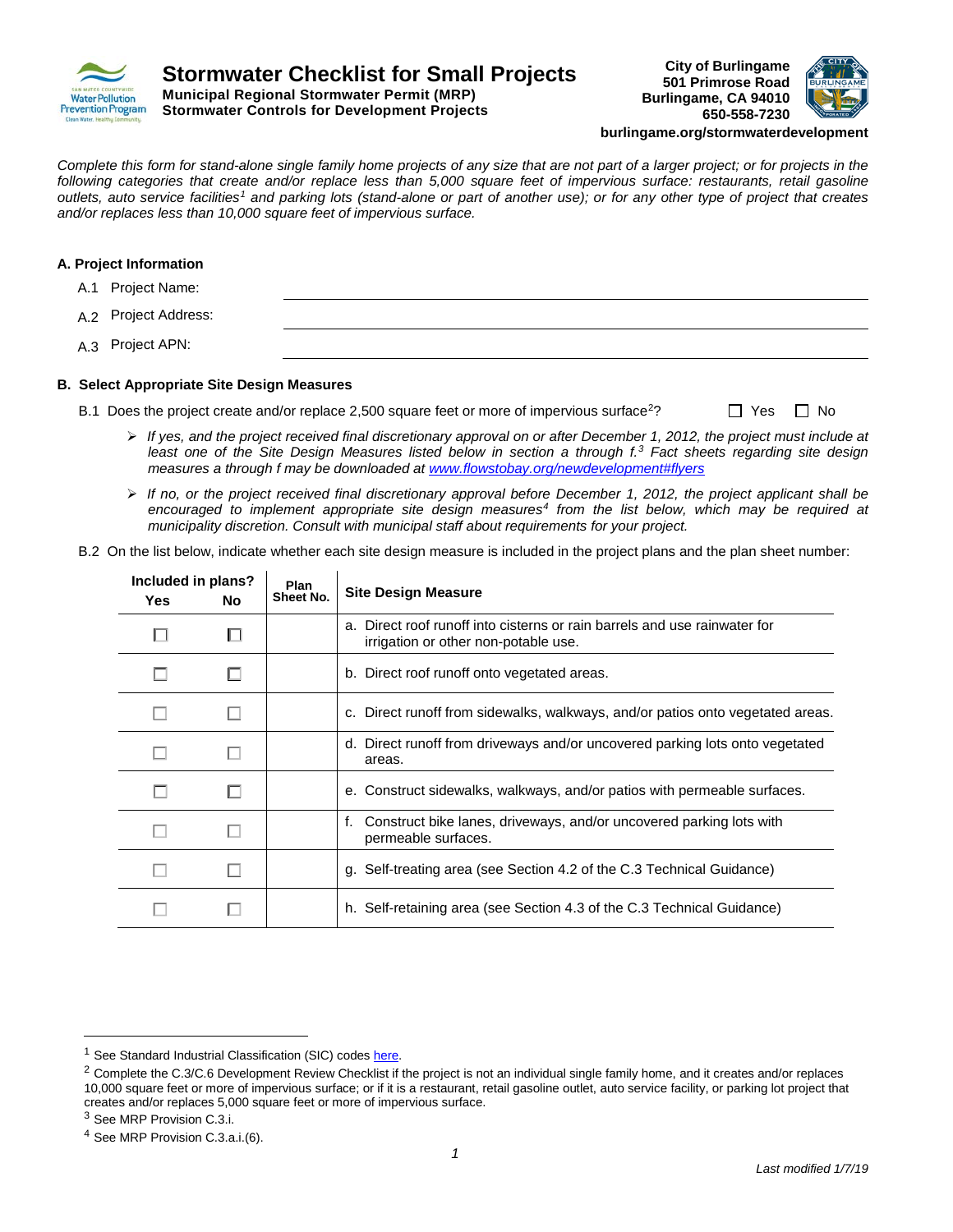# **C. Select appropriate source controls** *(Encouraged for all projects; may be required at municipal discretion. Consult municipal staff.5)*

| Are these<br>features in<br>project? |           | <b>Features that</b><br>require source<br>control<br>measures | Source control measures<br>(Refer to Local Source Control List for detailed requirements)                                                                                                                                                                                                                                                                                                                     |              | Is source control<br>measure included<br>in project plans? |                   |  |
|--------------------------------------|-----------|---------------------------------------------------------------|---------------------------------------------------------------------------------------------------------------------------------------------------------------------------------------------------------------------------------------------------------------------------------------------------------------------------------------------------------------------------------------------------------------|--------------|------------------------------------------------------------|-------------------|--|
| Yes                                  | <b>No</b> |                                                               |                                                                                                                                                                                                                                                                                                                                                                                                               | <b>Yes</b>   | No                                                         | Plan<br>Sheet No. |  |
|                                      |           | Storm Drain                                                   | • Mark on-site inlets with the words "No Dumping! Flows to Bay" or equivalent.                                                                                                                                                                                                                                                                                                                                |              |                                                            |                   |  |
|                                      |           | <b>Floor Drains</b>                                           | • Plumb interior floor drains to sanitary sewer [or prohibit].                                                                                                                                                                                                                                                                                                                                                |              |                                                            |                   |  |
|                                      |           | Parking garage                                                | • Plumb interior parking garage floor drains to sanitary sewer. <sup>6</sup>                                                                                                                                                                                                                                                                                                                                  |              |                                                            |                   |  |
| □                                    | П         | Landscaping                                                   | • Retain existing vegetation as practicable.<br>• Select diverse species appropriate to the site. Include plants that are pest-<br>and/or disease-resistant, drought-tolerant, and/or attract beneficial insects.<br>Minimize use of pesticides and quick-release fertilizers.<br>Use efficient irrigation system; design to minimize runoff.<br>٠                                                            |              | $\Box$                                                     |                   |  |
| □                                    |           | Pool/Spa/Fountain                                             | Provide connection to the sanitary sewer to facilitate draining. <sup>6</sup>                                                                                                                                                                                                                                                                                                                                 |              |                                                            |                   |  |
|                                      |           | <b>Food Service</b><br>Equipment<br>(non-<br>residential)     | Provide sink or other area for equipment cleaning, which is:<br>• Connected to a grease interceptor prior to sanitary sewer discharge. <sup>6</sup><br>Large enough for the largest mat or piece of equipment to be cleaned.<br>• Indoors or in an outdoor roofed area designed to prevent stormwater run-on<br>and run-off, and signed to require equipment washing in this area.                            |              |                                                            |                   |  |
| $\Box$                               |           | <b>Refuse Areas</b>                                           | • Provide a roofed and enclosed area for dumpsters, recycling containers, etc.,<br>designed to prevent stormwater run-on and runoff.<br>• Connect any drains in or beneath dumpsters, compactors, and tallow bin<br>areas serving food service facilities to the sanitary sewer. <sup>6</sup>                                                                                                                 | ΙI           | $\mathbf{I}$                                               |                   |  |
| $\mathcal{L}$                        |           | <b>Outdoor Process</b><br>Activities <sup>7</sup>             | • Perform process activities either indoors or in roofed outdoor area, designed<br>to prevent stormwater run-on and runoff, and to drain to the sanitary sewer. <sup>6</sup>                                                                                                                                                                                                                                  | $\mathbf{L}$ | ш                                                          |                   |  |
| L.                                   |           | Outdoor<br>Equipment/<br><b>Materials</b><br>Storage          | • Cover the area or design to avoid pollutant contact with stormwater runoff.<br>• Locate area only on paved and contained areas.<br>• Roof storage areas that will contain non-hazardous liquids, drain to sanitary<br>sewer <sup>6</sup> , and contain by berms or similar.                                                                                                                                 |              |                                                            |                   |  |
|                                      |           | Vehicle/<br>Equipment<br>Cleaning                             | . Roofed, pave and berm wash area to prevent stormwater run-on and runoff,<br>plumb to the sanitary sewer <sup>6</sup> , and sign as a designated wash area.<br>• Commercial car wash facilities shall discharge to the sanitary sewer. <sup>6</sup>                                                                                                                                                          |              | Ш                                                          |                   |  |
| Ш                                    |           | Vehicle/<br>Equipment<br>Repair and<br>Maintenance            | • Designate repair/maintenance area indoors, or an outdoors area designed to<br>prevent stormwater run-on and runoff and provide secondary containment. Do<br>not install drains in the secondary containment areas.<br>No floor drains unless pretreated prior to discharge to the sanitary sewer. <sup>6</sup><br>• Connect containers or sinks used for parts cleaning to the sanitary sewer. <sup>6</sup> | ⊏            | H                                                          |                   |  |
|                                      |           | Fuel<br>Dispensing<br>Areas                                   | • Fueling areas shall have impermeable surface that is a) minimally graded to<br>prevent ponding and b) separated from the rest of the site by a grade break.<br>• Canopy shall extend at least 10 ft. in each direction from each pump and drain<br>away from fueling area.                                                                                                                                  |              |                                                            |                   |  |
| □                                    | П         | <b>Loading Docks</b>                                          | • Cover and/or grade to minimize run-on to and runoff from the loading area.<br>• Position downspouts to direct stormwater away from the loading area.<br>• Drain water from loading dock areas to the sanitary sewer. <sup>6</sup><br>Install door skirts between the trailers and the building.<br>٠                                                                                                        | $\Box$       | $\Box$                                                     |                   |  |
| $\Box$                               |           | <b>Fire Sprinklers</b>                                        | • Design for discharge of fire sprinkler test water to landscape or sanitary sewer <sup>6</sup>                                                                                                                                                                                                                                                                                                               | $\Box$       |                                                            |                   |  |
|                                      |           | Miscellaneous<br>Drain or Wash<br>Water                       | • Drain condensate of air conditioning units to landscaping. Large air<br>conditioning units may connect to the sanitary sewer. <sup>6</sup><br>• Roof drains shall drain to unpaved area where practicable.<br>• Drain boiler drain lines, roof top equipment, all washwater to sanitary sewer <sup>6</sup> .                                                                                                |              |                                                            |                   |  |
|                                      |           | Architectural<br>Copper                                       | • Drain rinse water to landscaping, discharge to sanitary sewer <sup>6</sup> , or collect and<br>dispose properly offsite. See flyer "Requirements for Architectural Copper."                                                                                                                                                                                                                                 | $\Box$       |                                                            |                   |  |

 $<sup>5</sup>$  See MRP Provision C.3.a.i(7).</sup>

 $\overline{a}$ 

 $6$  Any connection to the sanitary sewer system is subject to sanitary district approval.

<sup>&</sup>lt;sup>7</sup> Businesses that may have outdoor process activities/equipment include machine shops, auto repair, industries with pretreatment facilities.